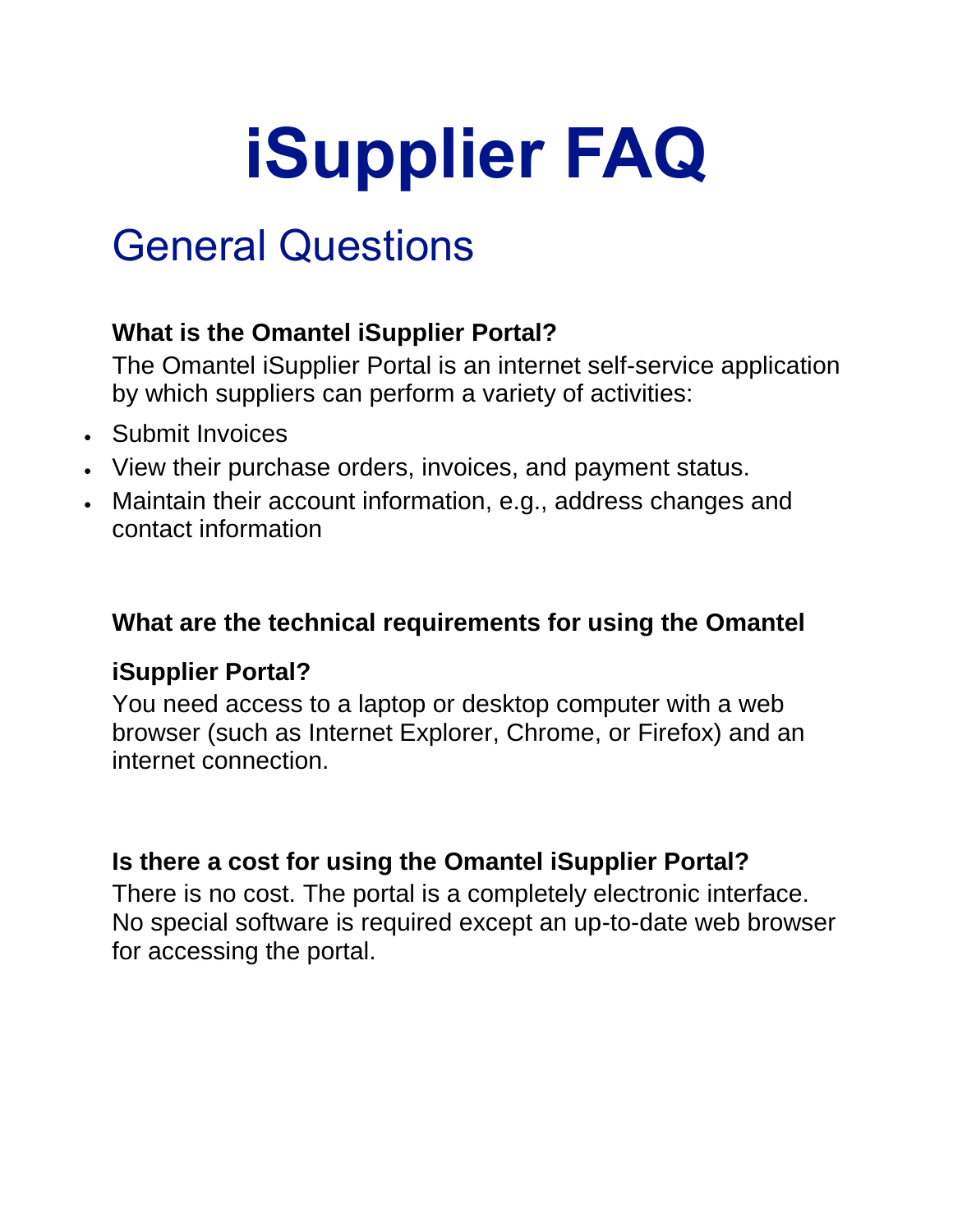#### **How can I get access to the Omantel iSupplier Portal?**

If you are a registered supplier, i.e., you previously completed the supplier registration please contact the Omantel iSupplier Portal Support at [supplier\\_support@omantel.om.](mailto:supplier_support@omantel.om)

#### **What if I have not previously completed a supplier**

#### **registration?**

Please complete the supplier registration process by contacting the Omantel iSupplier Portal Support at [supplier\\_support@omantel.om.](mailto:supplier_support@omantel.om)

#### **What if I don't have access to the internet?**

Access to the portal can be accomplished using any public computer that has internet access.

# **Does the County field need to be filled in to register?**

No, it is not a required field.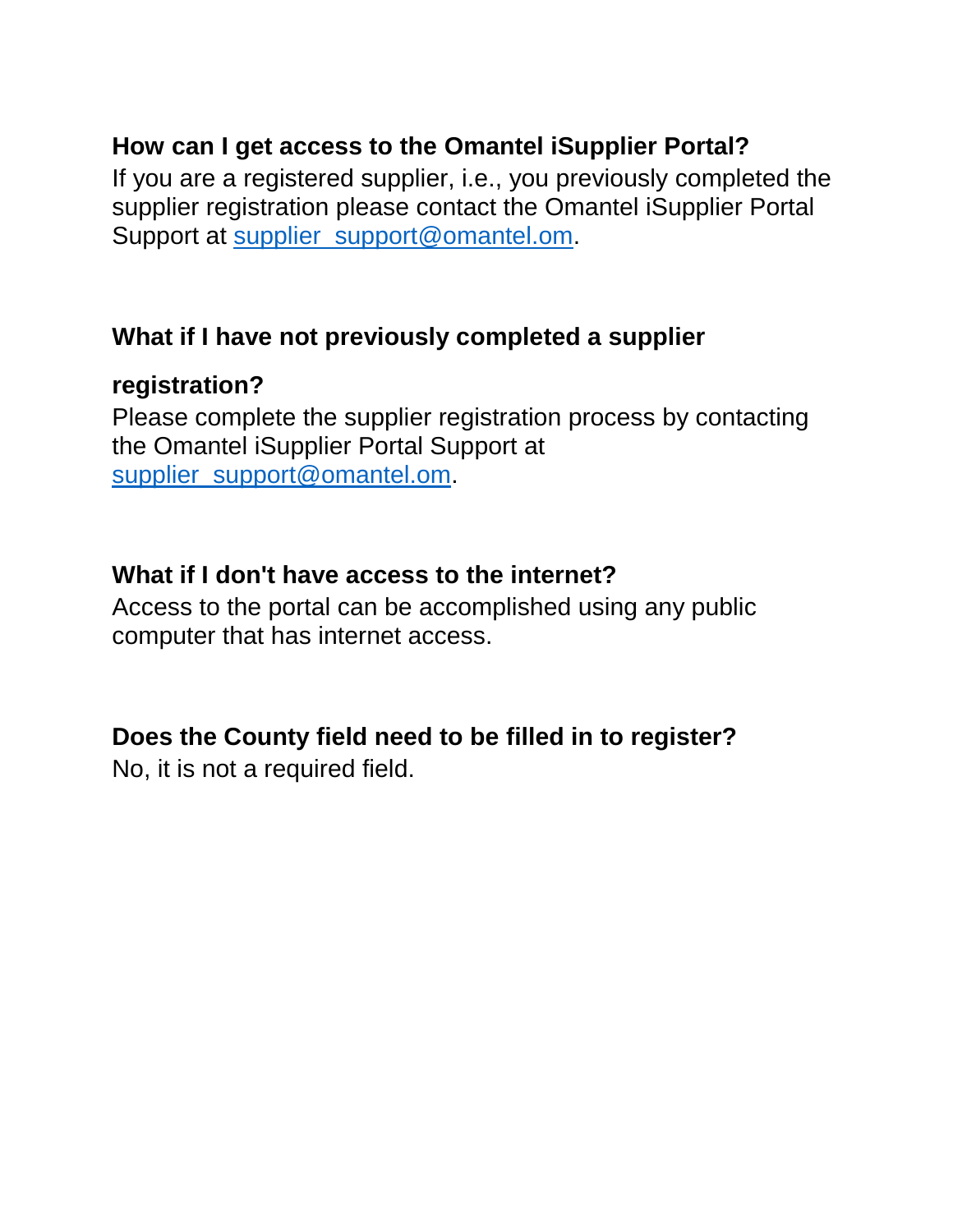# Access & Password Questions

Your username and temporary password were (or will be) identified in the confirmation email sent from the portal. Your username is the email address you used to create an account. The temporary password will need to be changed after your first login.

## **What if my email address changes?**

Access and log in to the Omantel iSupplier Portal. Then, navigate

to the 'Contact Directory' page under the 'Company Profile' tab to

change your email address.

# **Who will notify me when my Omantel iSupplier Portal**

#### **account is created?**

Omantel will send a system-generated message that will contain your username (same as email address), default password, and URL for accessing the portal.

#### **Does each person in our organization get a separate login to**

#### **access the portal?**

Yes a separate account can be made for each company contact in the 'Contact Directory' page under the 'Company Profile' tab.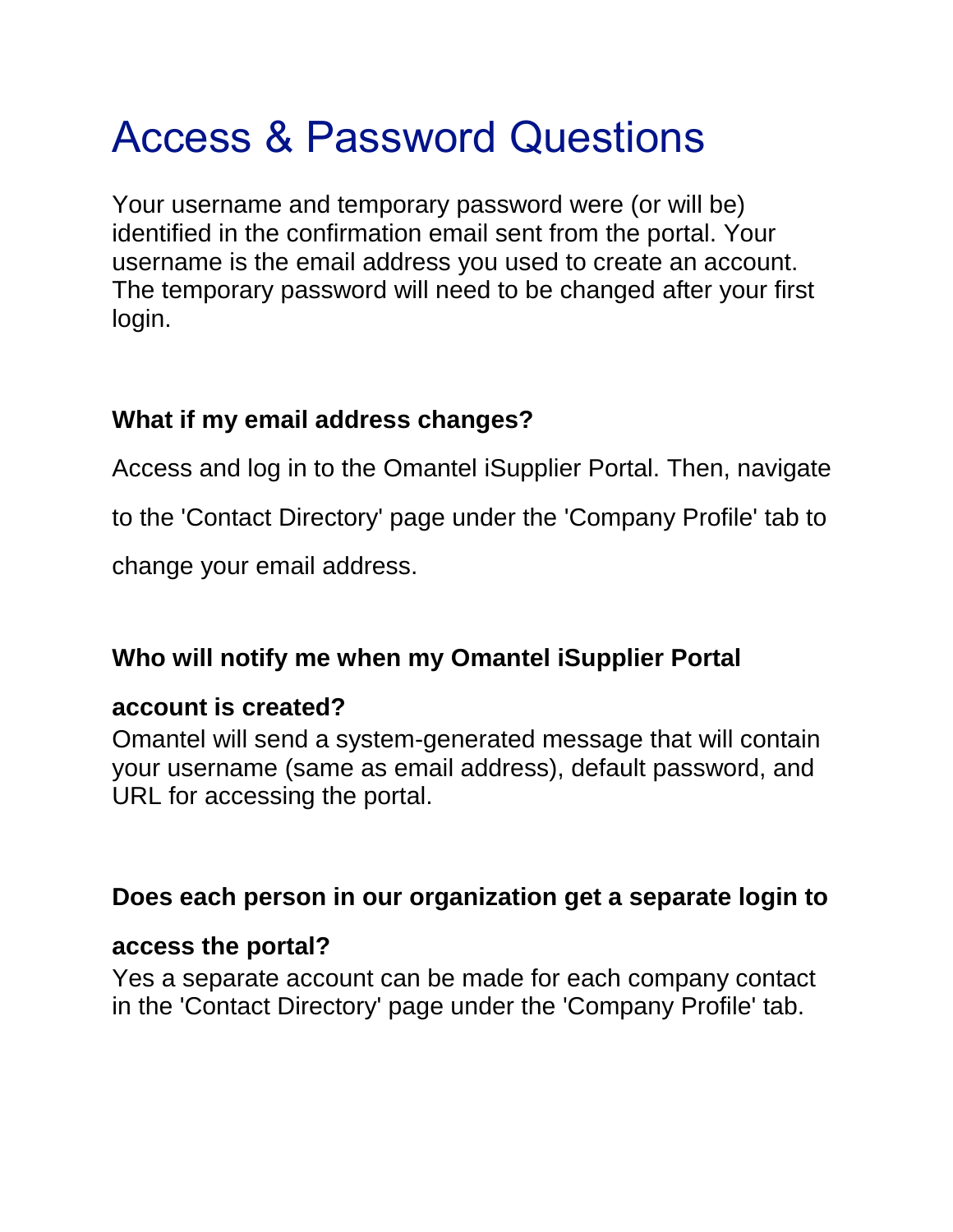#### **When I first try to access the Omantel iSupplier Portal home**

#### **page, I receive a message indicating my password has**

#### **expired. Is there a problem?**

No. All supplier logins are created with a temporary password that must be changed during your first login for security purposes.

#### **My account is locked, and I am unable to log in to the**

#### **Omantel iSupplier Portal. What should I do?**

Contact Omantel iSupplier Portal Support at [supplier\\_support@omantel.om](mailto:supplier_support@omantel.om) to request that your password be reset. Keep in mind that the portal automatically locks your account after three invalid attempts.

#### **I forgot my password (or username). Who should I contact?**

If you have already exceeded three attempts to log in, your account is locked and you will need to contact Omantel iSupplier Portal Support at [supplier\\_support@omantel.om](mailto:supplier_support@omantel.om) . If you have not exceeded your three attempts, you can change your password using the steps in the 'How to Reset Password and Retrieve User Name' How-To Guide.

If you are still unable to log in, contact Omantel iSupplier Portal Support at [supplier\\_support@omantel.om](mailto:supplier_support@omantel.om) to request a password reset. A new password will be generated by the portal system, and a confirmation email will be sent to your account.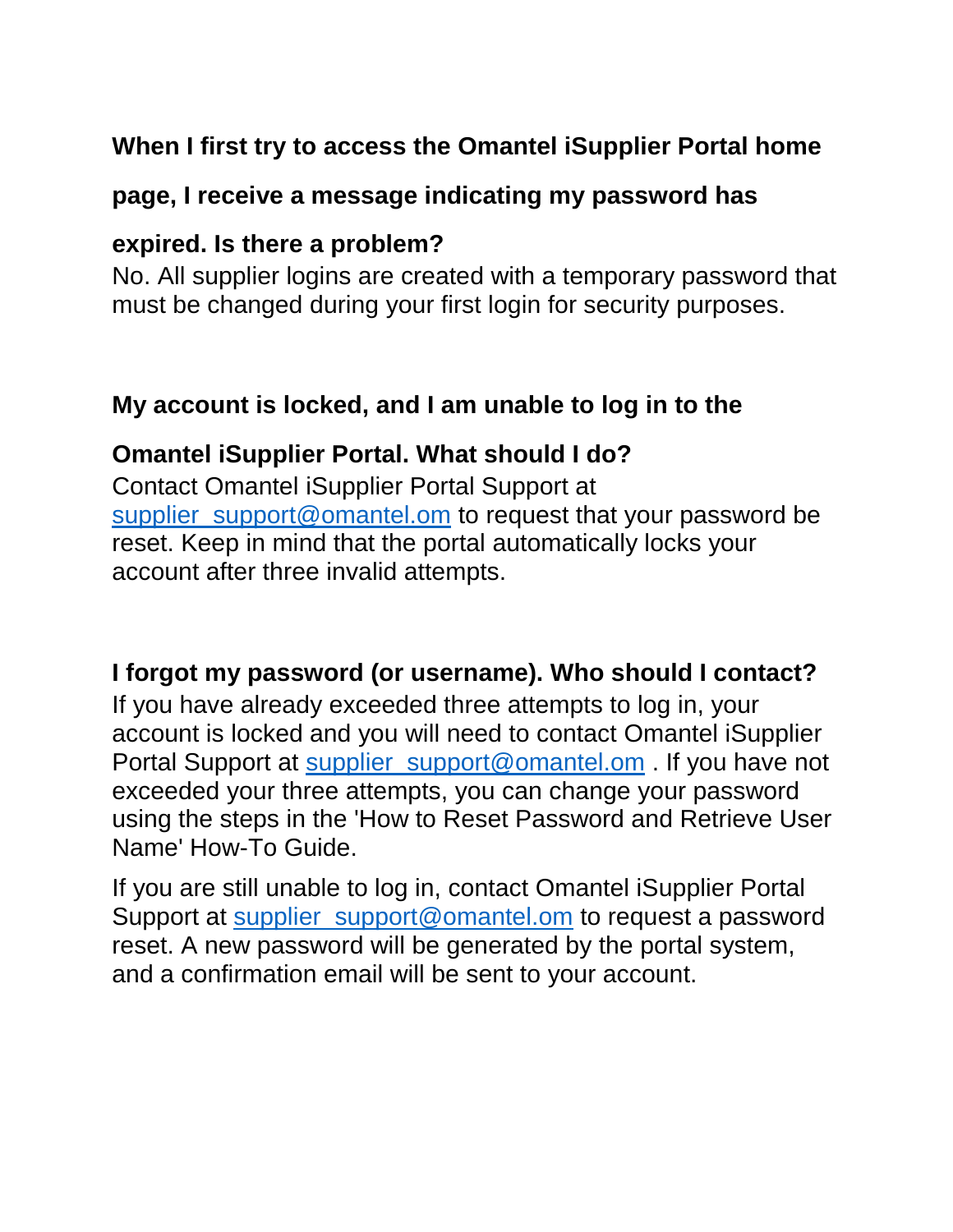## **How do I request access for another person in my**

#### **organization?**

Access and log in to the Omantel iSupplier Portal, and add the person's name as a contact in the 'Contact Directory' page under the 'Company Profile' tab. The Omantel iSupplier Administrator will review the contact and either approve or reject them. Once the new contact is approved, that person will receive login information via email.

# **What do I do if the Omantel iSupplier Administrator rejects**

#### **my request for a new contact?**

The email notification from the Omantel iSupplier Administrator will include a reason for the rejection. If you need additional information, contact Omantel iSupplier Portal Support at [supplier\\_support@omantel.om.](mailto:supplier_support@omantel.om)

# **When I log in to the Omantel iSupplier Portal I get an error.**

# **Why?**

Please contact Omantel iSupplier Portal Support at [supplier\\_support@omantel.om.](mailto:supplier_support@omantel.om) Please note that concurrent logins to the Omantel iSupplier Portal are limited. Consider waiting for a few minutes before trying your login again. If the problem persists, contact Omantel iSupplier Portal Support.

# **How often should I log in to the Omantel iSupplier Portal?**

Login frequency will depend on your business needs. The portal sends you a notification when an action is required by you.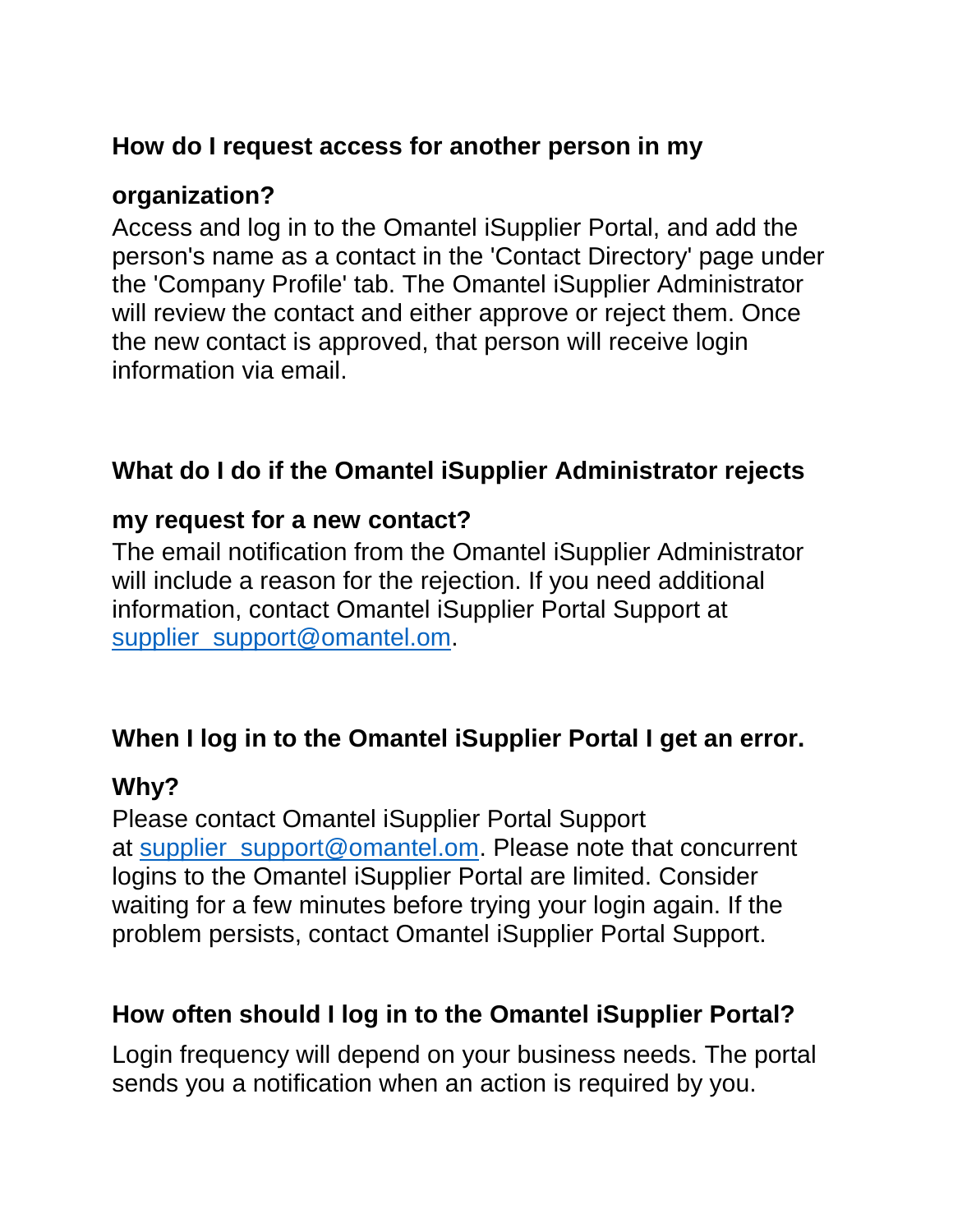#### **What do we do when one of our employees with portal**

#### **access leaves our organization?**

You need to immediately contact Omantel iSupplier Portal Support at supplier support@omantel.om to have the user's account disabled. Then, if you need to apply for a new user registration, enter the contact information for the new user in the 'Contact Directory' page under the 'Company Profile' tab.

#### **Why does the system log me out after inactivity?**

When you are inactive for 30 minutes, the system automatically logs you out for security purposes.